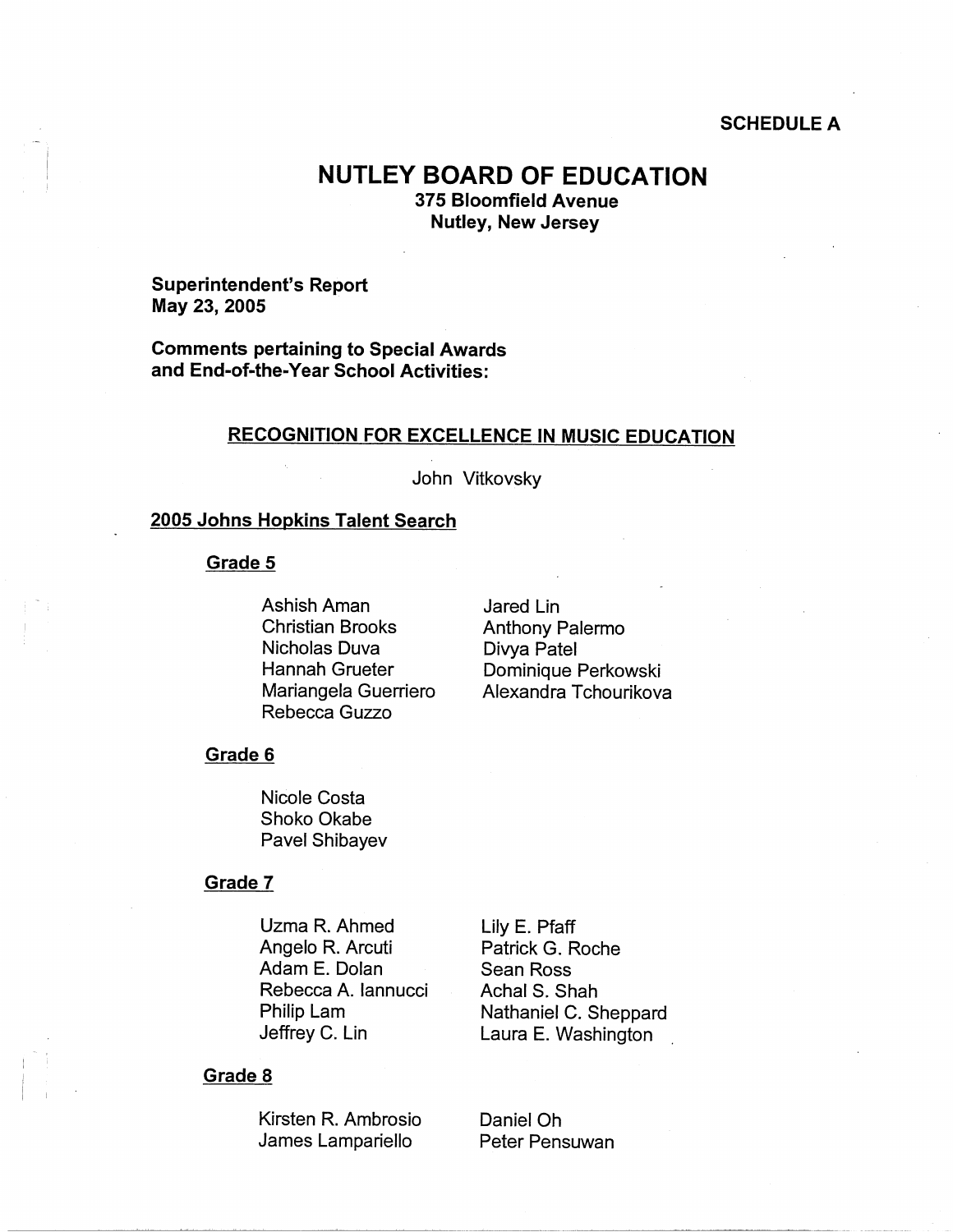# **STATE AWARD-INVITATION TO CTY AWARDS CEREMONY**

Philip Lam James Lampariello Lily E. Pfaff

Patrick G. Roche Nathaniel C. Sheppard Laura E. Washington

# **North Central New Jersey Division of Mathcounts Competition**

| Michael laccarino | Achal S. Shah  |
|-------------------|----------------|
| James Lampariello | Julia Sinitsky |

### **Comments pertaining to Winter Sports Special Awards:**

## **GIRLS BASKETBALL**

Gina Pollitt -1<sup>st</sup> Team NNJIL 2004/2005

Michelle Wlosek -1<sup>st</sup> Team NNJIL 2004/2005

# **BOYS BASKETBALL**

Joseph Alberts 2004/2005 -1<sup>st</sup> Team NNJIL

#### **ICE HOCKEY**

| Erik Perdon | -1 <sup>st</sup> Team NJIHL |
|-------------|-----------------------------|
| 2004/2005   | -Central White Division     |

#### **BOWLING**

Ryan Mayer 2004/2005 -1<sup>st</sup> Team NNJIL

Kristen Schallis 2004/2005 -1<sup>st</sup> Team NNJIL

Brianna Balkin 2004/2005 -1<sup>st</sup> Team NNJIL

Bernadette Espiritu -1<sup>st</sup> Team NNJIL 2004/2005

~~~-~~~~- - ~----~------- - -----~-- - ---- -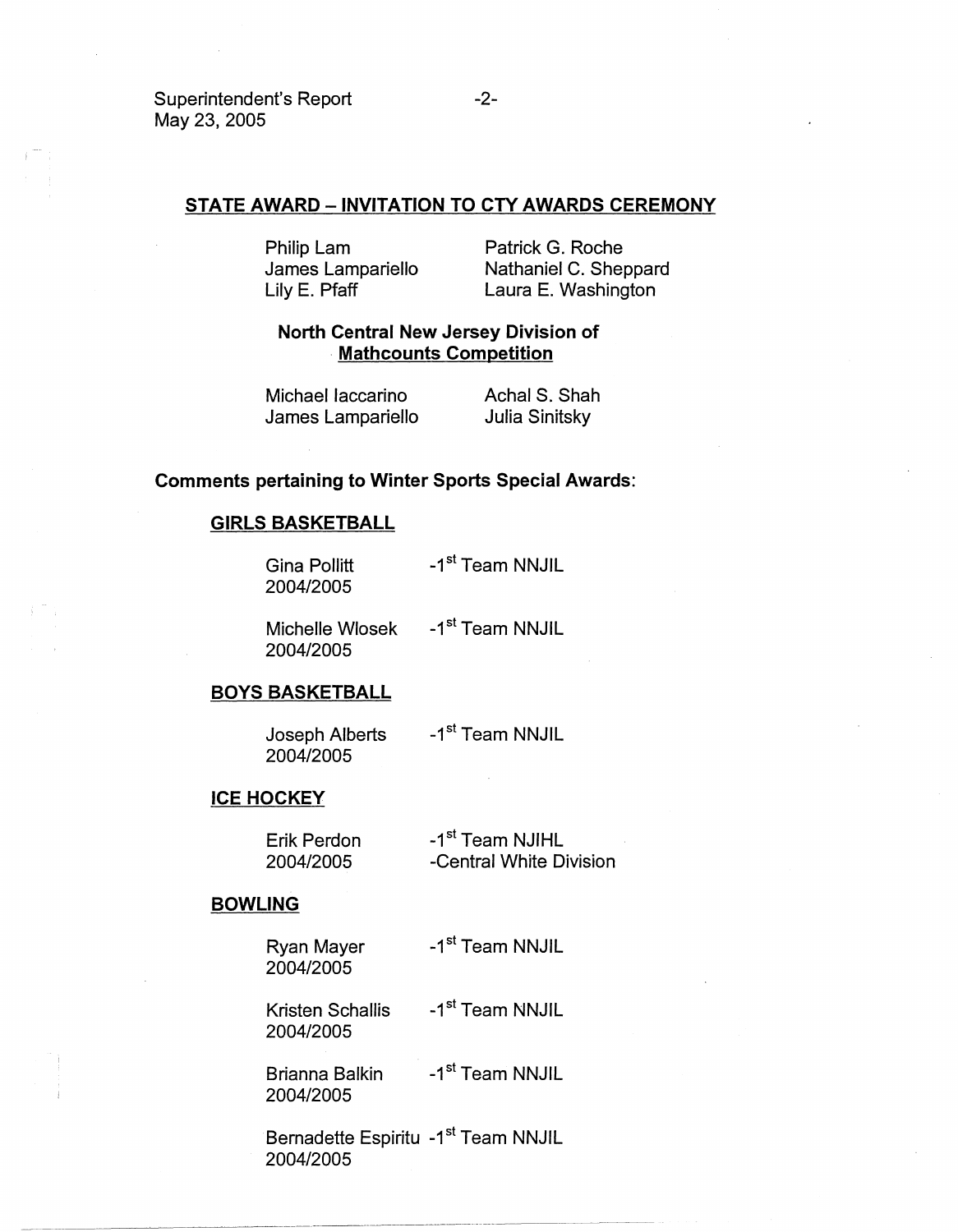Superintendent's Report -3-May 23, 2005

# **NUTLEY HIGH SCHOOL - 2004/2005 GIRLS BOWLING TEAM NNJIL Champions A Division**

# **Head Coach - Mr. George Ackerman**

Brianna Balkin Jennifer Boyko Emily Cibelli Jennifer Conte Kimberly Domantay Bernadette Espiritu

Alyssa Flaherty Renee Gialanella Lauren Marchese Nikita Penett Kristen Schallis

## **WRESTLING**

| Kyle D'Amato               | -1 <sup>st</sup> Team NNJIL                |
|----------------------------|--------------------------------------------|
| 2004/2005                  | -1 <sup>st</sup> Place – District Champion |
| John Dinan<br>2004/2005    | -1 <sup>st</sup> Team NNJIL                |
| Christopher Abbaleo        | -1 <sup>st</sup> Team NNJIL                |
| 2004/2005                  | -1 <sup>st</sup> Place – District Champion |
| Hye-Chun Gehring           | -1 <sup>st</sup> Team NNJIL                |
| 2004/2005                  | -1 <sup>st</sup> Place – District Champion |
| Louie Ritacco<br>2004/2005 | -1 <sup>st</sup> Team NNJIL                |
| Anthony Maurillo           | -1 <sup>st</sup> Team NNJIL                |
| 2004/2005                  | -1 <sup>st</sup> Place – District Champion |